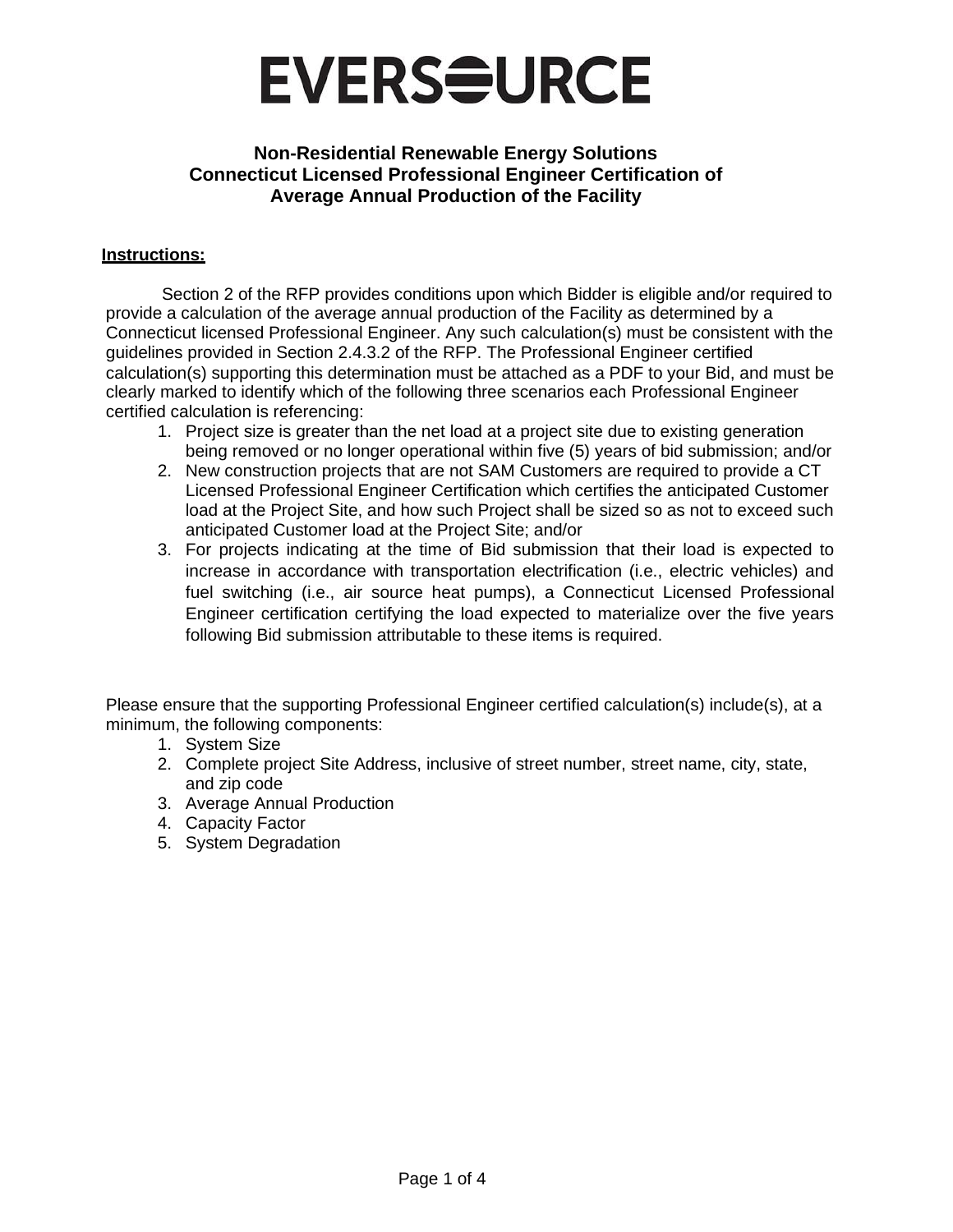

# **1 – Existing Generation Being Removed**

Bidder hereby certifies that the submitted Project size is greater than the net load at a project site due to existing generation being removed or no longer operational within five (5) years of bid submission.

Please provide an explanation for the above scenario as it pertains to your Project:

Please attach a copy of the supporting Connecticut Licensed Professional Engineer Certification hereto labeled as Item #1. Please ensure that the Professional Engineer certified calculation includes, at a minimum, the following components:

- 1. System Size
- 2. Complete project Site Address, inclusive of street number, street name, city, state, and zip code
- 3. Average Annual Production
- 4. Capacity Factor
- 5. System Degradation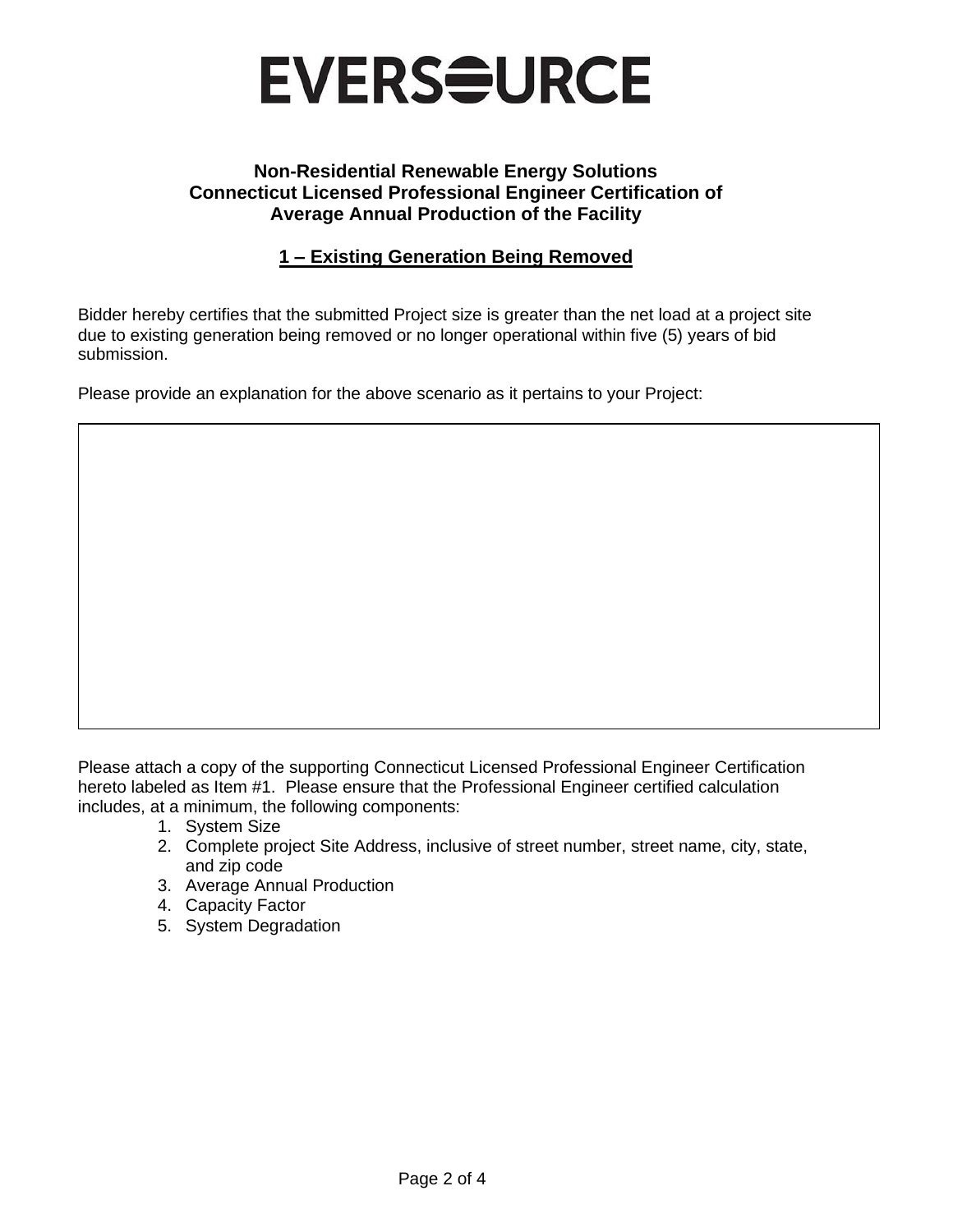

### **2 – Non-SAM Customer New Construction Project Bid**

New construction projects that are not SAM Customers are required to provide a CT Licensed Professional Engineer Certification which certifies the anticipated Customer load at the Project Site, and how such Project shall be sized so as not to exceed such anticipated Customer load at the Project Site.

Please provide an explanation for the above scenario as it pertains to your Project:

Please attach a copy of the supporting Connecticut Licensed Professional Engineer Certification hereto labeled as Item #2. Please ensure that the Professional Engineer certified calculation includes, at a minimum, the following components:

- 1. System Size
- 2. Complete project Site Address, inclusive of street number, street name, city, state, and zip code
- 3. Average Annual Production
- 4. Capacity Factor
- 5. System Degradation